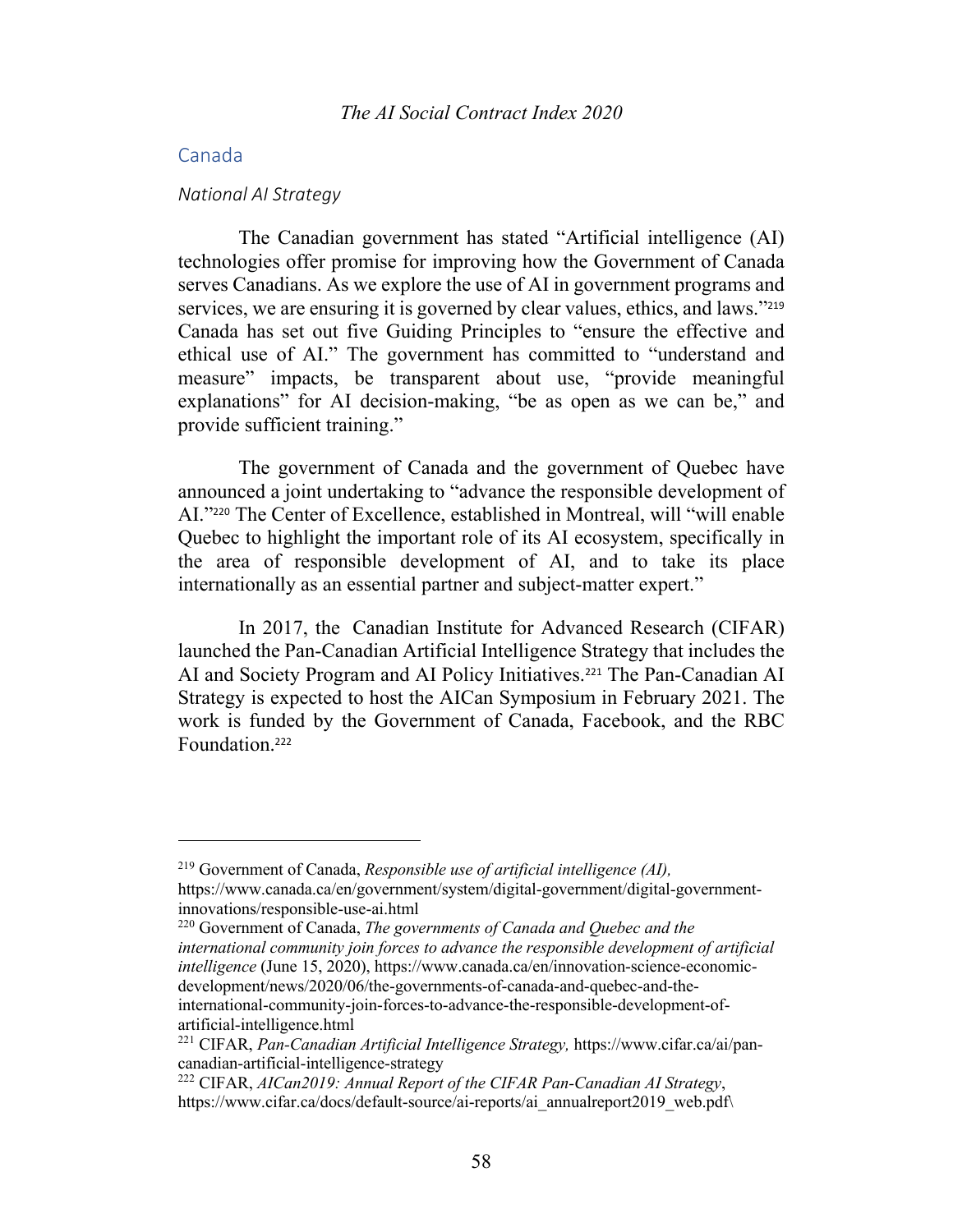### *Artificial Intelligence and Democratic Values*

#### *Directive on Automated Decision-making*

Canada has established a Directive on Automated Decision-making to ensure that administrative decisions are "compatible with core administrative law principles such as transparency, accountability, legality, and procedural fairness."<sup>223</sup> Canada has developed a questionnaire for an Algorithmic Impact Assessment to "assess and mitigate the risks associated with deploying an automated decision system" and to comply with the Directive on Automated Decision-making.<sup>224</sup> A timeline indicates progress from an initial White Paper on AI in October 2016 through an AI Day in early 2019. No subsequent information is posted.

#### *Predicting Homelessness*

A new AI project in the city of London, Canada proposes to predict and prevent homelessness. According to a news report, "the Chronic Homelessness Artificial Intelligence (CHAI) model uses machine learning to forecast the probability of an individual in the city's shelter system becoming chronically homeless within the next six months – that is, remaining in the shelter system for more than 180 days in a year."<sup>225</sup> According to the development team, 'Explainable AI' is an important aspect of the CHAI system. The team designed the model around the principles of the General Data Protection Regulation (GDPR), as well as the Canadian government's Directive on Automated Decision-Making.

#### *Public Participation*

Canada has established an Advisory Council on Artificial Intelligence to "inform the long-term vision for Canada on AI both domestically and internationally."<sup>226</sup> It is unclear whether the Advisory Council has held meetings or issued reports.

<sup>224</sup> Government of Canada, *Algorithmic Impact Assessment (AIA*), July 28, 2020, https://www.canada.ca/en/government/system/digital-government/digital-governmentinnovations/responsible-use-ai/algorithmic-impact-assessment.html

<sup>225</sup> CitiesToday, *'Explainable AI' predicts homelessness in Ontario city* (Aug, 25, 2020), https://cities-today.com/explainable-ai-predicts-homelessness-in-ontario-city/

<sup>226</sup> Government of Canada, *Protecting and Promoting Privacy Rights*, https://www.priv.gc.ca/en

<sup>223</sup> Government of Canada, *Directive on Automated Decision-Making,* May 2, 2019, https://www.tbs-sct.gc.ca/pol/doc-eng.aspx?id=32592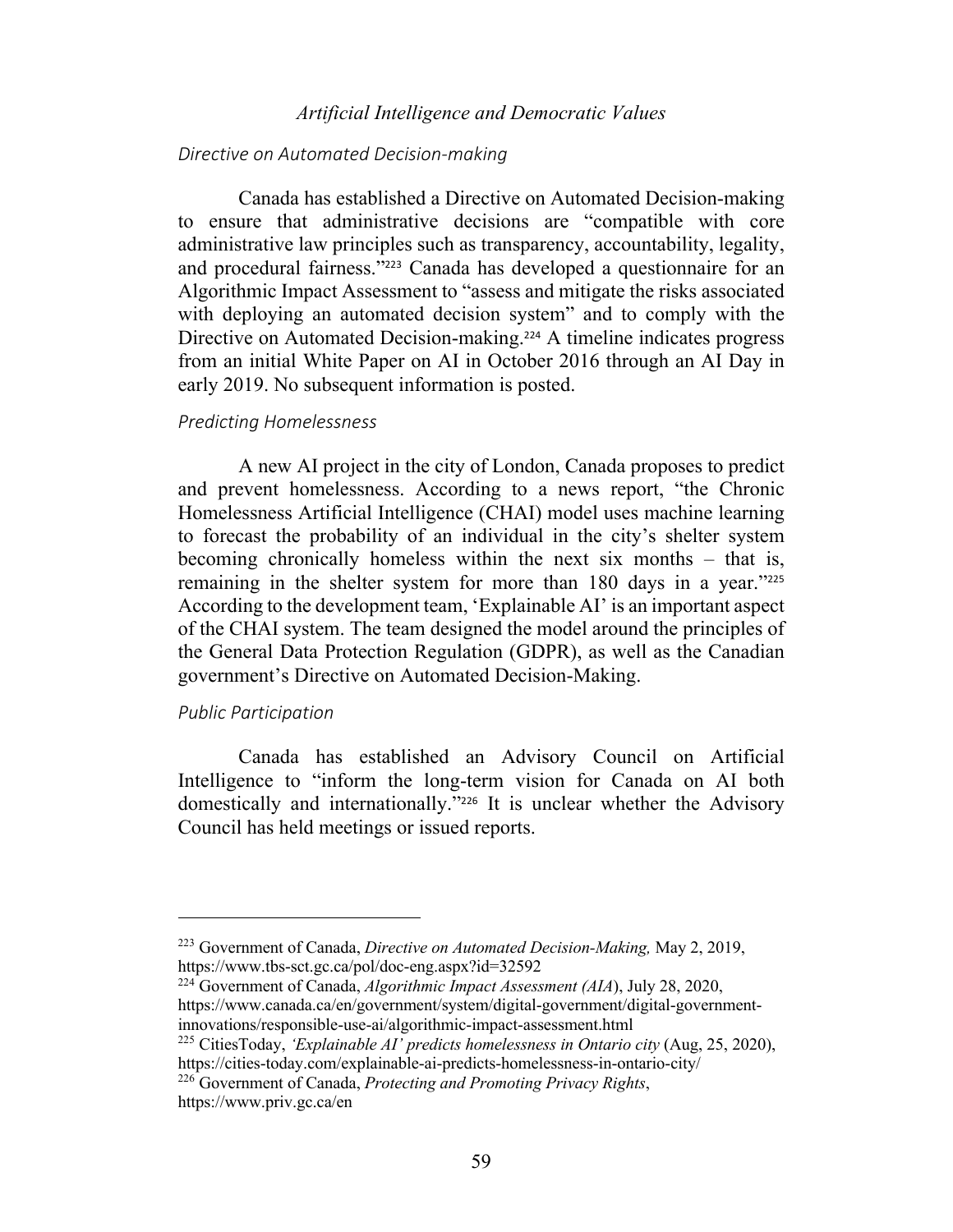#### *Data Protection*

The Office of the Privacy Commissioner of Canada provides advice and information for individuals about protecting personal information.<sup>227</sup> The agency also enforces two federal privacy laws that set out the rules for how federal government institutions and certain businesses must handle personal information. The Privacy Act regulates the collection and use of personal data by the federal government.<sup>228</sup> The Personal Information Protection and Electronic Documents Act (PIPEDA) applies to personal data collected by private companies.<sup>229</sup>

In November 2020, the Privacy Commissioner issued proposals on regulating artificial intelligence. <sup>230</sup> The recommendations "aim to allow for responsible AI innovation and socially beneficial uses while protecting human rights." The Commissioner recommend amending PIPEDA to:

- allow personal information to be used for new purposes towards responsible AI innovation and for societal benefits
- authorize these uses within a rights-based framework that would entrench privacy as a human right and a necessary element for the exercise of other fundamental rights
- create a right to meaningful explanation for automated decisions and a right to contest those decisions to ensure they are made fairly and accurately
- strengthen accountability by requiring a demonstration of privacy compliance upon request by the regulator

<sup>&</sup>lt;sup>227</sup> Office of the Privacy Commissioner of Canada, The Privacy Act in brief (Aug. 2019), https://www.priv.gc.ca/en/privacy-topics/privacy-laws-in-canada/the-privacyact/pa\_brief/

<sup>228</sup> Office of the Privacy Commissioner of Canada, *The Privacy Act in brief* (Aug. 2019), https://www.priv.gc.ca/en/privacy-topics/privacy-laws-in-canada/the-privacyact/pa\_brief/

<sup>229</sup> Office of the Privacy Commissioner of Canada, *PIPEDA in brief* (May 2019), https://www.priv.gc.ca/en/privacy-topics/privacy-laws-in-canada/the-personalinformation-protection-and-electronic-documents-act-pipeda/pipeda\_brief/

<sup>230</sup> Office of the Privacy Commissioner of Canada, *Commissioner issues proposals on regulating artificial intelligence* (Nov. 2020), Commissioner issues proposals on regulating artificial intelligence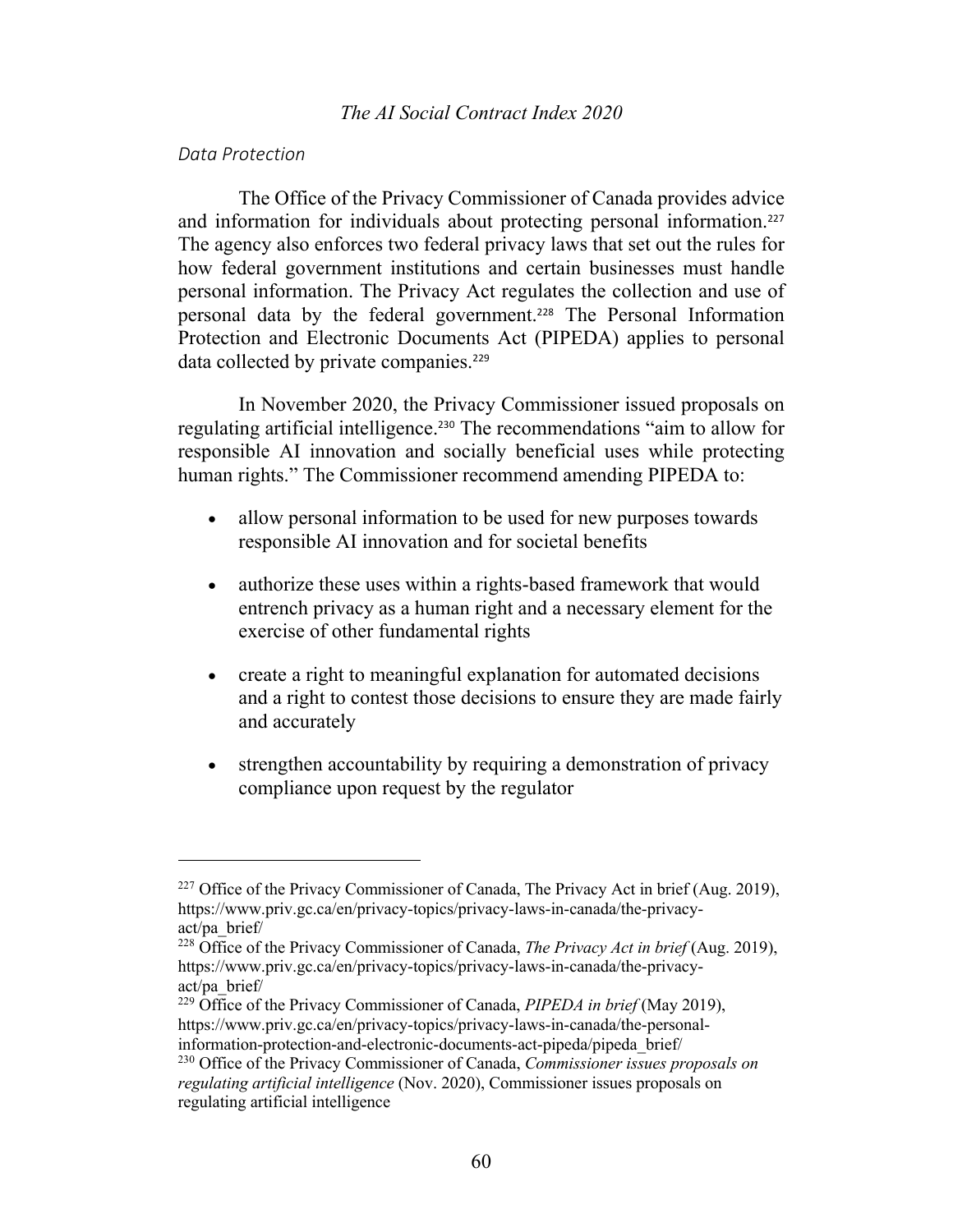## *Artificial Intelligence and Democratic Values*

- empower the OPC to issue binding orders and proportional financial penalties to incentivize compliance with the law
- require organizations to design AI systems from their conception in a way that protects privacy and human rights

The Commissioner also highlighted a public consultation, initiated by the OPC, that received 86 comments from industry, academia, civil society, and the legal community, among others. Those inputs were incorporated in separate report which informs the recommendations for law reform.<sup>231</sup>

### *Algorithmic Transparency*

The PIPEDA includes strong rights for individual access concerning automated decisions.<sup>232</sup> The PIPEDA Reform Report for AI build on public consultations and propose to "Provide individuals with a right to explanation and increased transparency when they interact with, or are subject to, automated processing."<sup>233</sup> The Cofone Report also explains that "the right to explanation is connected to the principles of privacy, accountability, fairness, non-discrimination, safety, security, and transparency. The effort to guarantee these rights supports the need for a right to explanation."

### *Global Partnership on AI*

In 2020, Canada and France, and a dozen other countries announced the Global Partnership on Artificial Intelligence to support "support the responsible and human-centric development and use of AI in a manner consistent with human rights, fundamental freedoms, and our shared

<sup>&</sup>lt;sup>231</sup> Ignacio Cofone, Office of the Privacy Commissioner of Canada, Policy Proposals for PIPEDA Reform to Address Artificial Intelligence Report *(Nov. 2020),* 

*https://www.priv.gc.ca/en/about-the-opc/what-we-do/consultations/completedconsultations/consultation-ai/pol-ai\_202011/*

<sup>&</sup>lt;sup>232</sup> Office of the Privacy Commissioner, Canada, PIPEDA Fair Information Principle  $9 -$ Individual Access (Aug. 2020), https://www.priv.gc.ca/en/privacy-topics/privacy-lawsin-canada/the-personal-information-protection-and-electronic-documents-actpipeda/p\_principle/principles/p\_access/

<sup>&</sup>lt;sup>233</sup> https://www.priv.gc.ca/en/about-the-opc/what-we-do/consultations/completedconsultations/consultation-ai/pol-ai\_202011/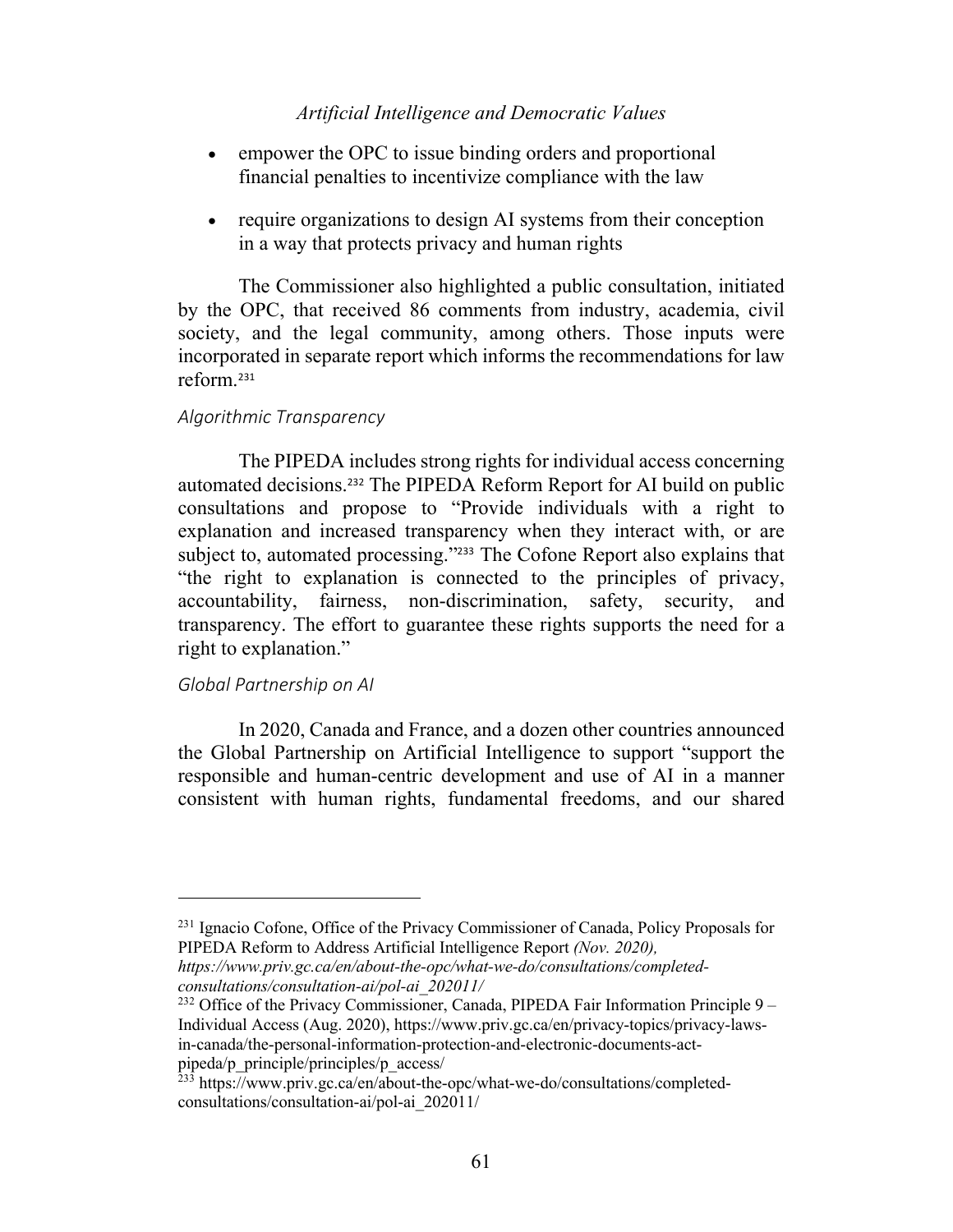### *The AI Social Contract Index 2020*

democratic values . . ."234 According to the statement, the "GPAI will be supported by a Secretariat, to be hosted by the OECD in Paris, as well as by two Centres of Expertise – one each in Montréal and Paris." The first expert's plenary session will be held in Canada in December 2020.

Canada and the European Union recently announced that they are collaborating to leverage artificial intelligence (AI) to help the international community respond to COVID-19. The initiatives include the GPAI's group on AI and Pandemic Response and the annual EU-Canada Digital Dialogue.<sup>235</sup>

#### *OECD/G20 AI Principles*

Canada endorsed the OECD and the G20 AI Principles.

### *Human Rights*

Canada is a signatory to many international human rights treaties and conventions. Canada typically ranks among the top ten nations in the world for the protection of human rights and transparency.<sup>236</sup> In 2017 Canadian academics urged Prime Minister Trudeau to oppose Autonomous Weapon Systems, as part of the #BanKillerAI campaign.<sup>237</sup>

#### *Evaluation*

Canada is among the leaders in national AI policies. In addition to endorsing the OECD/G20 AI Principles and establishing the GPAI with France, Canada has also taken steps to establish model practices for the use

<sup>234</sup> Government of Canada, *Joint Statement from founding members of the Global Partnership on Artificial Intelligence* (June 15, 2020),

https://www.canada.ca/en/innovation-science-economic-

development/news/2020/06/joint-statement-from-founding-members-of-the-globalpartnership-on-artificial-intelligence.html

<sup>235</sup> European Union, *Joint press release following the European Union-Canada Ministerial Meeting* (Sept. 9, 2020), https://eeas.europa.eu/headquarters/headquartershomepage/84921/joint-press-release-following-european-union-canada-ministerialmeeting\_en

<sup>236</sup> Freedom House, *Freedom in the World 2020 – Canada* (2020),

https://freedomhouse.org/country/canada/freedom-world/2020

<sup>237</sup> Ian Kerr, *Weaponized AI would have deadly, catastrophic consequences. Where will Canada side*? The Globe and Mail, Nov. 6, 2017,

https://www.theglobeandmail.com/opinion/weaponized-ai-would-have-deadlycatastrophic-consequences-where-will-canada-side/article36841036/